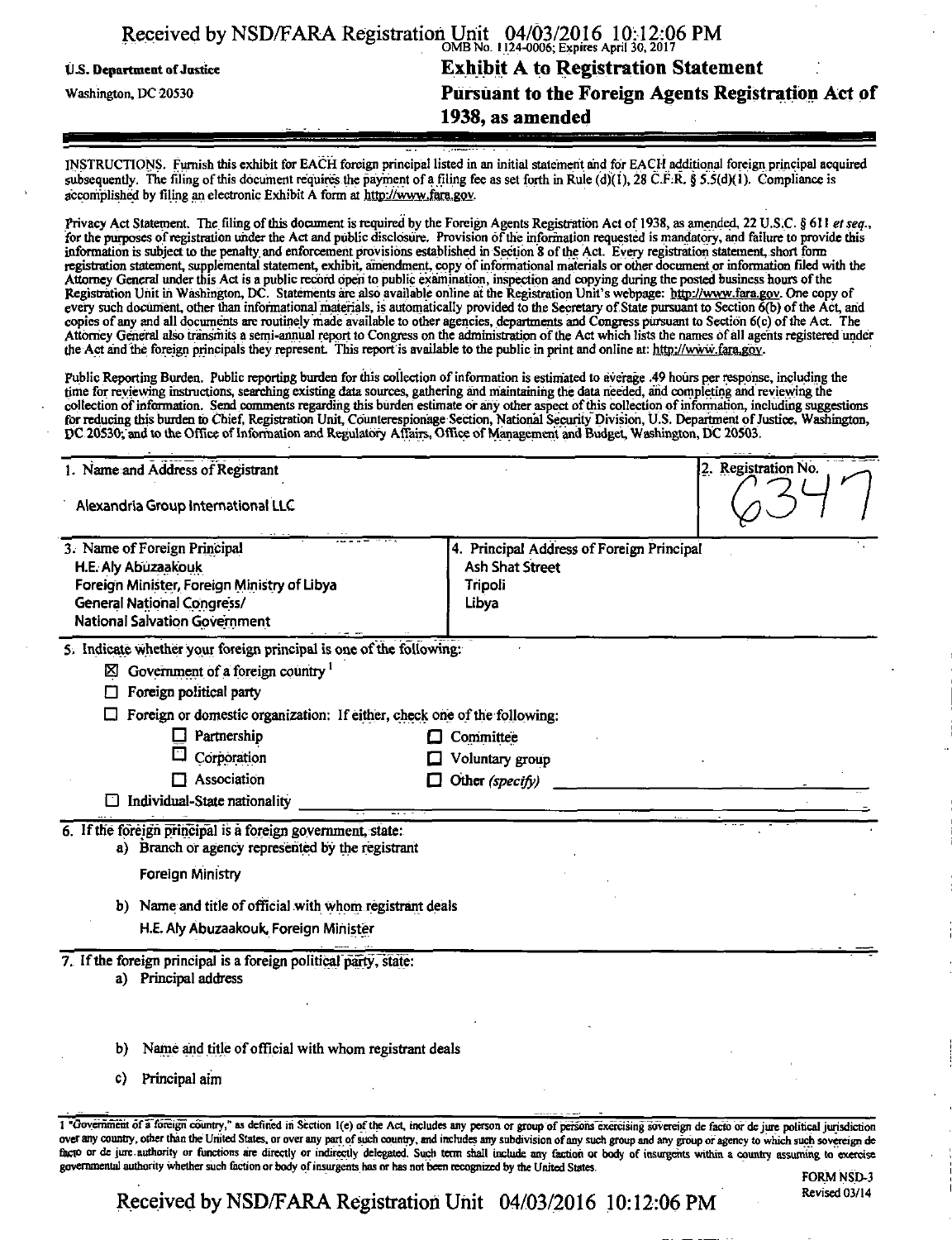### 8. If the foreign principal is not a foreign government or a foreign political party:

a) State the nature of the business or activity of this foreign principal.

| b) Is this foreign principal:                                                                   |                      |
|-------------------------------------------------------------------------------------------------|----------------------|
| Supervised by a foreign government, foreign political party, or other foreign principal         | Yes $\Box$ No $\Box$ |
| Owned by a foreign government, foreign political party, or other foreign principal              | Yes $\Box$ No $\Box$ |
| Directed by a foreign government, foreign political party, or other foreign principal           | Yes $\Box$ No $\Box$ |
| Controlled by a foreign government, foreign political party, or other foreign principal         | Yes $\Box$ No $\Box$ |
| Financed by a foreign government, foreign political party, or other foreign principal           | Yes $\Box$ No $\Box$ |
| Subsidized in part by a foreign government, foreign political party, or other foreign principal | Yes $\Box$ No $\Box$ |

*9. Explain fully all items answered "Yes" in Item' 8(b). (If additional space is needed, a full insert page must be used.)* 

10. If the foreign principal is an organization and is not owned or controlled by a foreign government, foreign political party or other foreign principal, state who owns and controls it.

#### **EXECUTION**

In accordance with 28 U.S.C. § 1746, the undersigned swears or affirms under penalty of perjury that he/she has read the information set forth in this Exhibit A to the registration statement and that he/she is familiar with the contents thereof and that such contents are in their entirety true and accurate to the best of his/her knowledge and belief.

| Date of Exhibit A | ----<br>Name and Title   | $  -$<br>-----<br><b>STATE</b><br>Signature |         |
|-------------------|--------------------------|---------------------------------------------|---------|
| April 03, 2016    | Marshall Harris, Partner | /s/ Marshall Harris                         | eSianed |
| $\sim$            |                          |                                             | ---     |

**Received by NSD/FARA Registration Unit 04/03/2016 10:12:06 PM**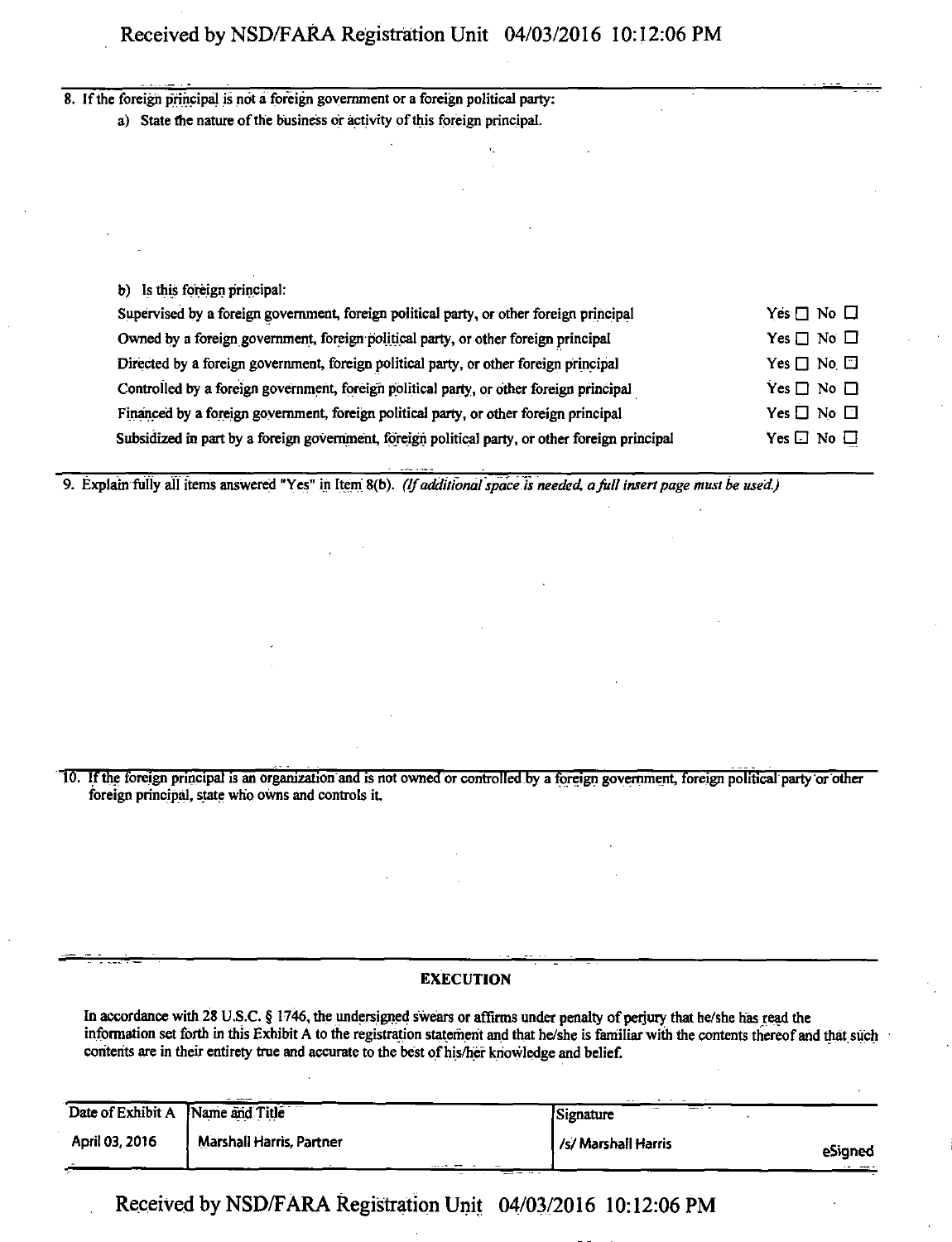|                                   | 1938, as amended                                                                                           |  |
|-----------------------------------|------------------------------------------------------------------------------------------------------------|--|
| Washington, DC 20530              | Pursuant to the Foreign Agents Registration Act of                                                         |  |
| <b>U.S. Department of Justice</b> | <b>Exhibit B to Registration Statement</b>                                                                 |  |
|                                   | Received by NSD/FARA Registration Unit 04/03/2016 10:11:58 PM<br>OMB No. 1124-0004; Expires April 30, 2017 |  |

INSTRUCTIONS. A registrant must furnish as an Exhibit B copies of each written agreement and the terms and conditions of each oral agreement with his foreign principal, including all modifications of such agreements, or, where no contract exists, a full statement of all the circumstances by reason of which the registrant is acting as ah agent ofa foreign principal. Compliance is accomplished by tiling an electronic Exhibit B form at http://www.fara.gov.

Privacy Act Statement. The filing of this document is required for the Foreign Agents Registration Act of 1938, as amended, 22 U.S.C. § 611 et seq., for the purposes of registration under the Act and public disclosure. Provision ofthe information requested is mandatory; and failure to provide the information is subject to the penalty and enforcement provisions established in Section 8 of the Act. Every registration statement, short form registration statement, supplemental statement, exhibit, amendment, copy of informational materials or other document or information filed with the Attorney General under this Act is a public record open to public examination, inspection and copying during the posted business hours ofthe Registration Unit in Washington, DC. Statements are also available online at the Registration Unit's webpage: http://www.fara.gov. One copy of every such document, other than informational materials, is automatically provided to the Secretary of State pursuant to Section 6(b) of the Act, and copies of any and all documents are routinely made available to other agencies, departments and Congress pursuant to Section 6(c) ofthe Act. The Attorney General also transmits a semi-annual report to Congress on the administration of the Act which lists the names of all agents registered under the Act and the foreign principals they represent. This report is available to the public in print and online at: http://www. fara.gov.

Public Reporting Burden. Public reporting burden for this collection of information is estimated to average .33 hours per response, mcluding the time for reviewing instructions, searching existing data sources, gathering and maintaining the data needed, and completing and reviewing the collection of information. Send comments regarding this burden estimate or any other aspect of this collection of mformatiori, including suggestions for reducing this burden to Chief, Registration Unit, Counterespionage Section, National Security Division, U.S. Department of justice, Washington, DC 20530; and to the Office of Information and Regulatory Affairs, Office of Management and Budget, Washington, DC 20503.

| -<br>1. Name of Registrant         | 2. Registration No. $\bigcap_{n=1}^{\infty}$ |
|------------------------------------|----------------------------------------------|
| Alexandria Group International LLC |                                              |
|                                    |                                              |

3. Name of Foreign Principal

H.E. Aly Abuzaakouk, Foreign Minister, Foreign Ministry of Libya, General National Congress/National Salvation Government

#### Check Appropriate Box:

- 4.  $\boxtimes$  The agreement between the registrant and the above-named foreign principal is a formal written contract. If this box is checked, attach a copy of the contract to this exhibit.
- 5.  $\Box$  There is no formal written contract between the registrant and the foreign principal. The agreement with the above-named foreign principal has resulted from an exchange of correspondence. If this box is checked, attach a copy of all pertinent correspondence, including a copy of any initial proposal which has been adopted by reference in such correspondence.
- 6.  $\Box$  The agreement or understanding between the registrant and the foreign principal is the result of neither a formal written contract nor an exchange of correspondence between the parties. If this box is checked, give a complete description below of the terms and conditions of the oral agreement of understanding, its duration, the fees and expenses, if any, to be received.
- 7,. Describe fully the nature and method of performance of the above indicated agreement or understanding.

In accordance with its written agreement, registrant will assist the foreign principal with its agenda before the U.S. Administration, Congress, media, and other institutions by advancing the principal's political goals, increasing the principal's exposure, aiding in messaging, and providing policy analysis.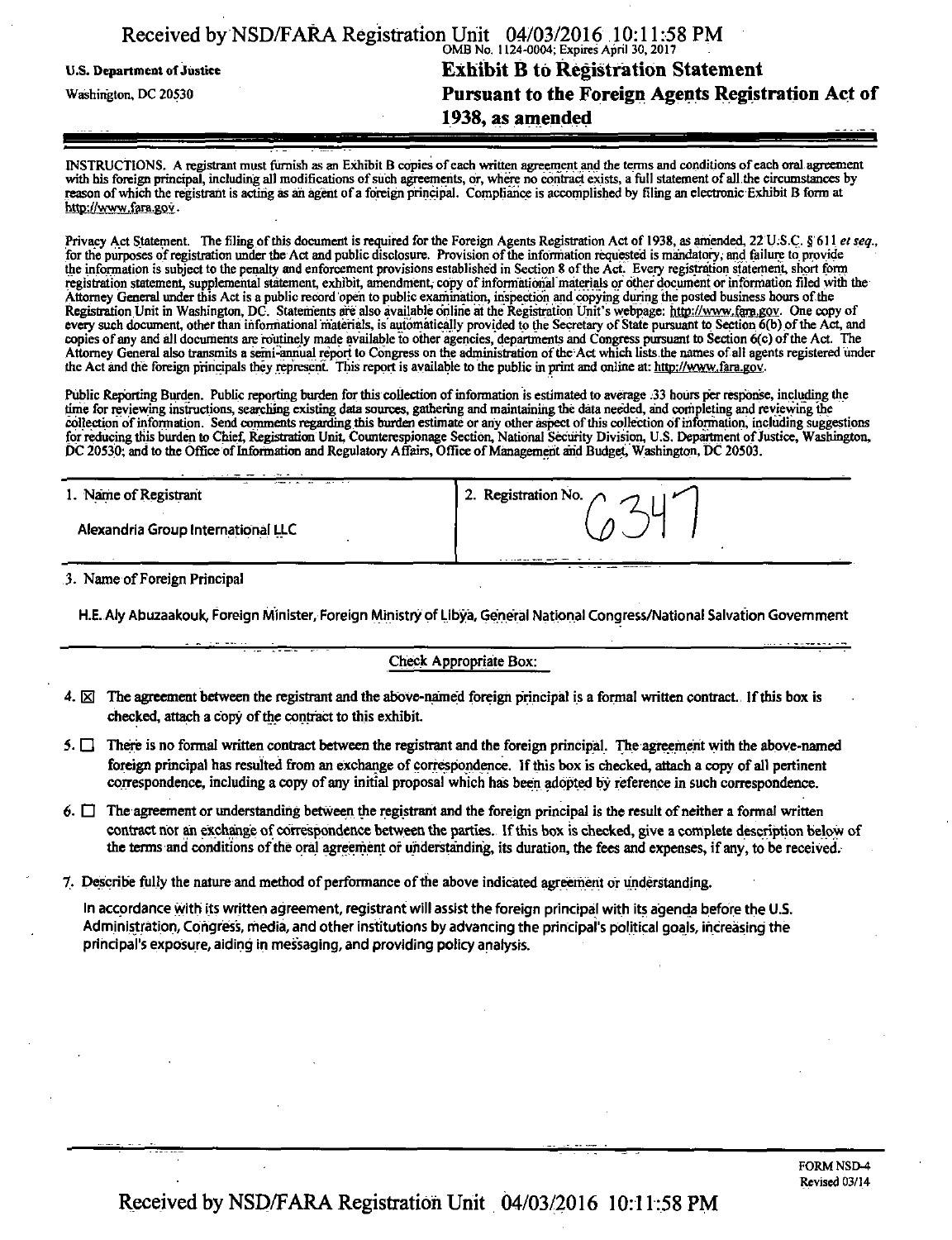8. Describe fully the activities the registrant engages in or proposes to engage in on behalf of the above foreign principal.

Registrant will contact, as appropriate, U.S. Administration officials, Members of Congress and Congressional staff members, media representatives, think-tank experts, academics, and others to advance the principal's political agenda.

Will the activities on behalf of the above foreign principal include political activities as defined in Section 1(o) of the Act and in the footnote below? Yes  $\boxtimes$  No  $\Box$ 

If yes, describe all such political activities indicating, among other things, the relations, interests or policies to be influenced together with the means to be employed to achieve this purpose.

The registrant's activities on behalf ofthe principal are expected to include providing advice and analysis regarding U.S. policies and political developments as they relate to Libya and the broader region.

#### **EXECUTION**

In accordance with 28 U.S.C. § 1746, the undersigned swears or affirms under penalty of perjury that he/she has read the information set forth in this Exhibit B to the registration statement and that he/she is familiar with the contents thereof and that such contents are in their entirety true and accurate to the best of his/her knowledge and belief.

| Date of Exhibit B | Name and Title           | Signature<br>$\cdots$                                       |         |
|-------------------|--------------------------|-------------------------------------------------------------|---------|
| April 03, 2016    | Marshall Harris, Partner | Vs/ Marshall Freeman Harris<br><b><i><u>BAR 200</u></i></b> | eSianed |

Footnote: "Political activity," as defined in Section 1(o) of the Act, means any activity which the person engaging in believes will, or that the person intends to, in any way influence<br>any agency or official of the Govern domestic or foreign policies of the United States or with reference to the political or public interests, policies, or relations of a government of a foreign country or a foreign political party.

Received by NSD/FARA Registration Unit 04/03/2016 10:11:58 PM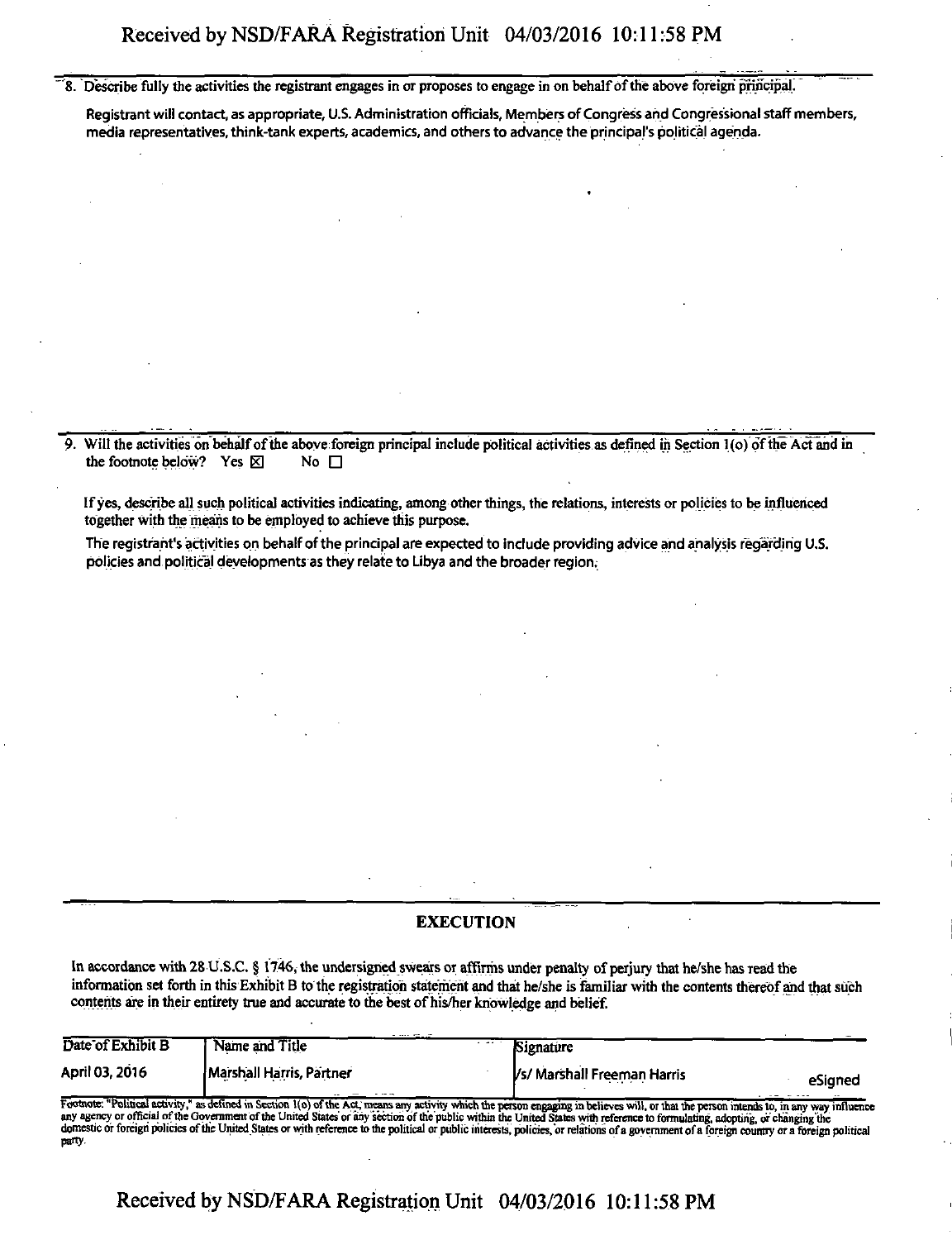**Received by NSD/FARA Registration Unit 04/03/2016 10:11:58 PM** 

## **ALEXANDRIA GROUP INTERNATIONAL LLC**

**Marthaf! Harrl\*, Partner Tek 703-6254520** 

**February 16,2016** 

**His Excellency Aly Ramadan Abuzaakouk Foreign Minister of Libya General National Congress and National Salvation Gdvcrrimerit of Libya Tripoli, Libya** 

**Re: Terms of Engagement** 

**Dear Foreign Minister Abuzaakouk;** 

**We at the Alexandria Group International (the "Firm"), are pleased that the General**  National Congress and National Salvation Government of Libya ("GNC/NSG<sup>*r*</sup>) have chosen our **firm to assist in representing its interests in Washington. The purpose of this fetter is to confirm the terms of our overall engagement. This engagement is effective March 30,20 [ 6, and will continue in effect until March 29,2017, unless otherwise agreed by the Firm and the GNC/NSG. During our engagement, you agree to pay the Finn a monthly retainer of S14,000.00.**  Throughout the period of this engagement, we will issue quarterly statements for our services, **with payment for the ensuing quarter due at the conimencement of each quarter unless the contract is tennfaated. The Finn will bill separately for incidental business operating expenses, including mass-communication dissemination costs and travel expenses, each of which must be approved in advance by the GNC/NSG.** 

**During the period of the retainer, the Firm will regularly report to you on all activities**  undertaken on your behalf. I will fully engage on the account on a daily basis and will also **actively participate in, supervise, and coordinate our broader, bigger-picture work under this agreement In addition, I will meet with you and/or your designated representatives on a regular basis and coordinate with you by telephone as frequently as necessary . The supervision of the engagement shall be under my direct control, and no activity relating to the GNG/NSG shall be generated without my explicit direction and approval. Please note that, if you determine at a later date that you would like to engage my partners in our efforts, we are prepared to revise our agreement on mutually agreed terms-**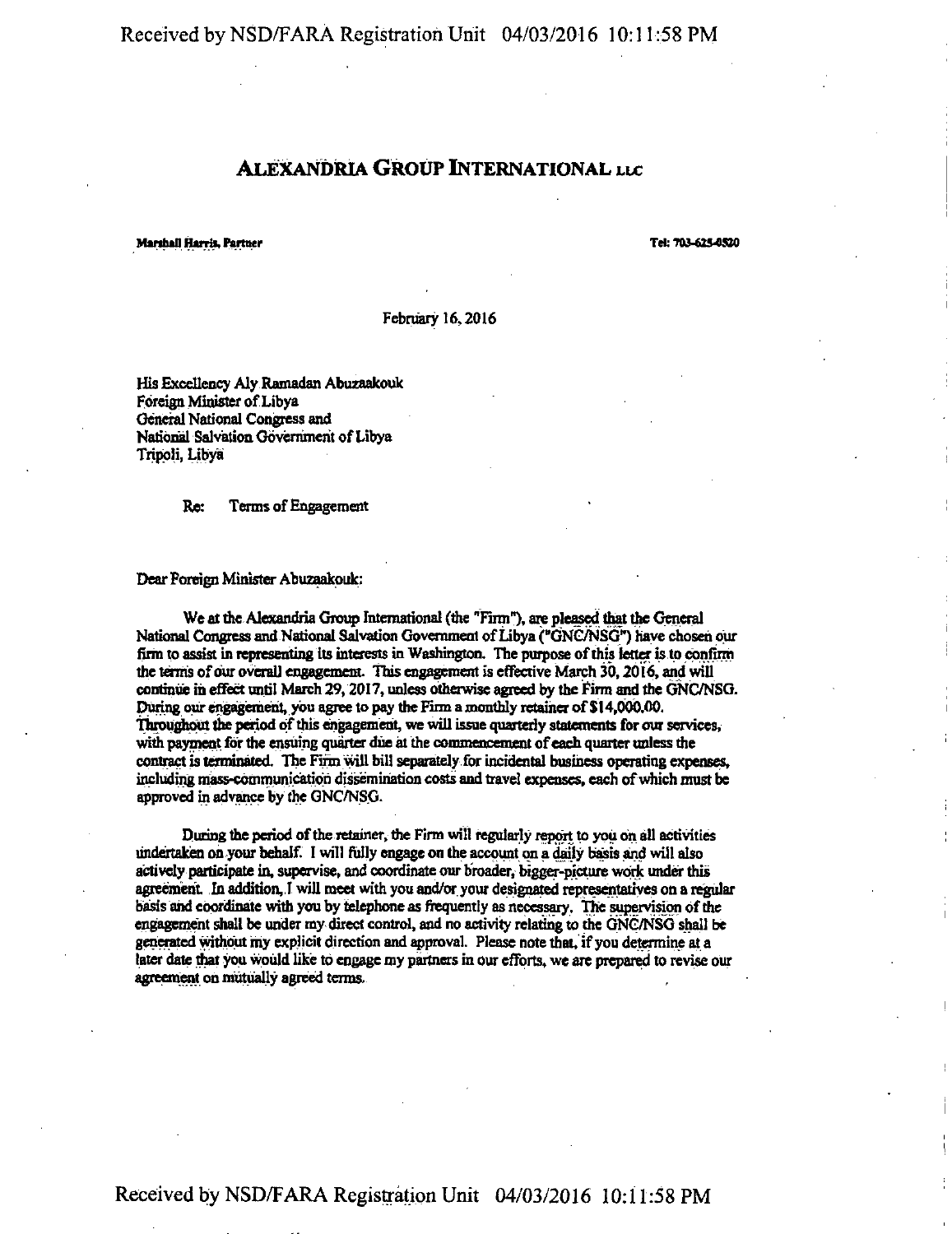#### **RE. Aly Abuzaakouk Page 2 of 3**

We agree that our activities will focus specially on assisting you with your agenda as it **relates to the US. Administration and Congress, the Firm and the GNC/NSG will agree on a work plan to cover these activities. In addition, the following activities are among those we are prepared to undertake on the GNC/NSG's behalf:** 

## **<P**

- **Work with you to advance the GNC/NSG's specific goals related to making Libya and the GNC/NSG a greater priority in Washington's policy agenda.**
- **Increase exposure of the GNC/NSG and its issues before the U.S. Administration, Congress, media, and think-tank and academic communities.**
- **Assist in scheduling meetings for GNC/NSG officials with Administration officials, Republican and Democratic members of the U.S. Senate and U.S. House of Representatives, including those in leadership positions, and other policymakers and opinion-shapers in the United States.**
- **Assist in messaging for the GNC/NSG, including drafting and finding appropriate opportunities for op-ed articles, press releases, speeches, and other statements.**
- **Provide analysis of U.S. political and other relevant developments.**
- **Through close coonunation with you and your representatives, I am also prepared to undertake other, special assignments on your behalf, provided that they are mutually agreed to by both parties.**

**As in any professional relationship where mutual trust and confidence are essential, it is appropriate for either the GNC/NSG or the Firm to be able to terminate our engagement at any**  time, by reasonable written notice. If our engagement is terminated, we understand that the **GNC/NSG will take whatever steps are necessary to evidence that we are free fiom any obligation to perform further, and to pay its for unpaid fees, charges for related expenses, and services mcurred to the date of termmarion.** 

We would appreciate your acknowledging, on behalf of the GNC/NSG, that this letter **correctly reflects the terms of our engagement by signing, dating, and returning to me the enclosed copy of this letter. There is space for your acknowledgement below my signature.**